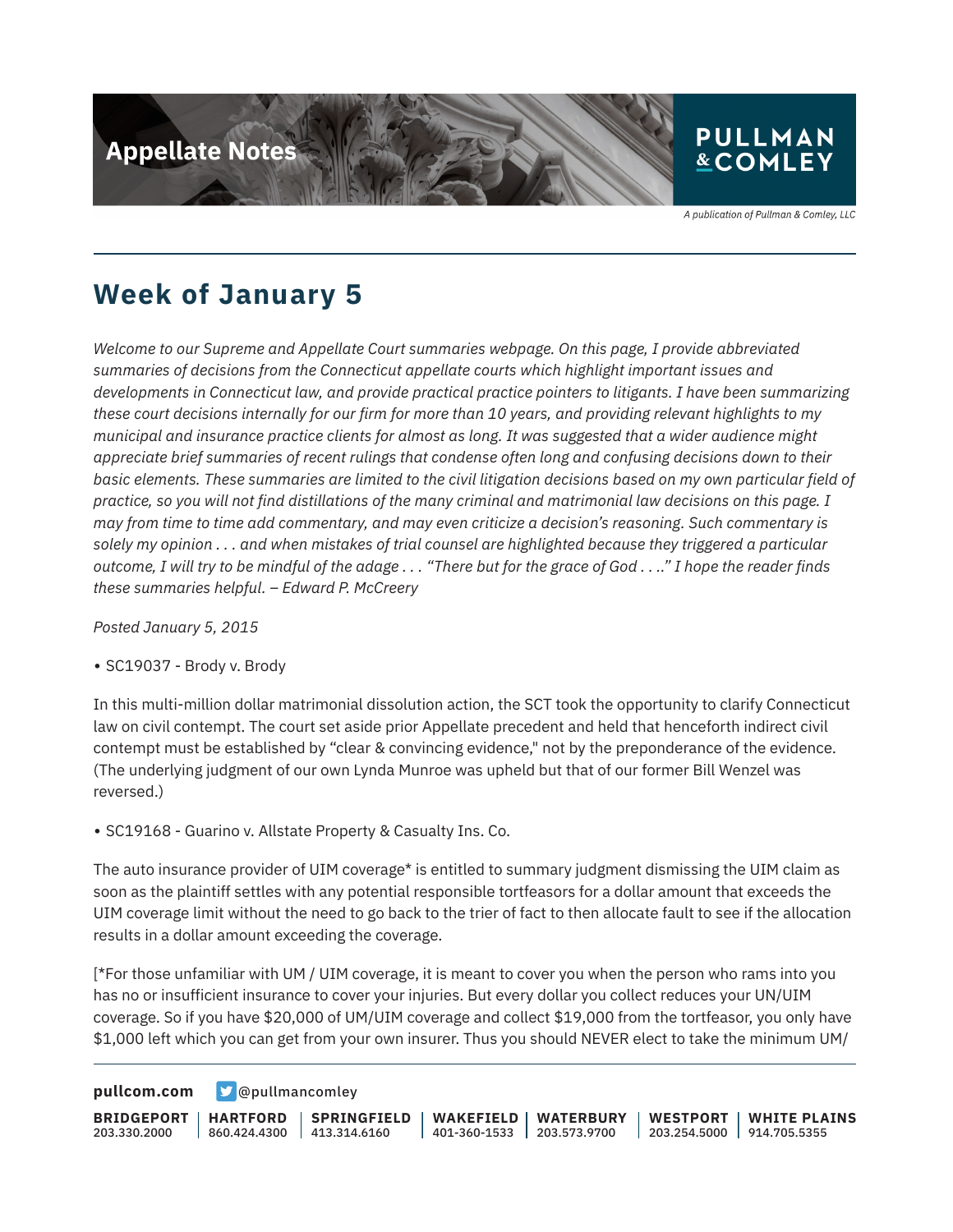# **PULLMAN &COMLEY**

#### Week of January 5

UIM coverage. Even a \$300,000 limit may not be enough. If you have a \$1,000,000 liability policy, you should ask for \$1,000,000 in UM/UIM coverage. It costs pennies to add to the limit. Remember if an uninsured or underinsured (one with only 20k of coverage) driver seriously hurts you, the UM/UIM coverage may be the only pot you will have to recover for your injuries.]

• SC19275 - Rocky Hill v. SecureCare Realty, LLC

The issue in this case was when does a state contractor become an arm of the state and thus enjoy immunity in the same manner as the state? Here the state put out an RFP for nursing home operators to set up state reimbursed nursing homes to house ill convicts. The proposals had to be on land already zoned for nursing homes. The defendant entered into a contract with the state to operate a home on land in the town of the plaintiff representing it was already zoned for that use. The town disputed that and brought a dec action to determine that a nursing home could not be built there. The trial court dismissed the town's lawsuit holding that the contract to provide a state service made the defendant an arm of the state and thus immune from the lawsuit. It also held that the enabling statute for the nursing home proposals trumped local zoning regulations. The Supreme Court reversed. It noted that there is an eight part test to determine if a contractor is essentially performing a government function and thus entitled to immunity as follows: ''(1) the state created the entity and expressed an intention in the enabling legislation that the entity be treated as a state agency; (2) the entity was created for a public purpose or to carry out a function integral to state government; (3) the entity is financially dependent on the state; (4) the entity's officers, directors or trustees are state functionaries; (5) the entity is operated by state employees; (6) the state has the right to control the entity; (7) the entity's budget, expenditures and appropriations are closely monitored by the state; and (8) a judgment against the entity would have the same effect as a judgment against the state.'' All the factors go into a blender before an answer pops out and no one factor determines the answer. Here the trial court used the correct test but reached the wrong conclusions. In particular factor #3 was deemed to have been the contractor's Achilles heel. The entity was not entirely financially dependent on the state. It had invested significant sums of its own money in the project that were not subject to reimbursement and would receive funding from Medicare going forward. Therefore it could not be deemed an arm of the state. Further the court found the enabling statute did not trump local zoning. The facilities had to be compliant with local zoning. Nothing in the statute said they could get around that. The case was remanded for a determination on the merits.

- AC35533 State v. Ayala
- AC32247, AC32830 Gagne v. Vaccaro

In this bitterly contested 15 year foreclosure fight, the defendant filed 4 interlocutory appeals. This decision held that the trial court could: (a) award additional attorney fees to the foreclosing plaintiff for the costs of the appeals; (b) add interest onto the attorney fee award if it was not paid when ordered; (c) refuse to allow the defendant to conduct extensive discovery against the plaintiff's law firm about their attorney fee request